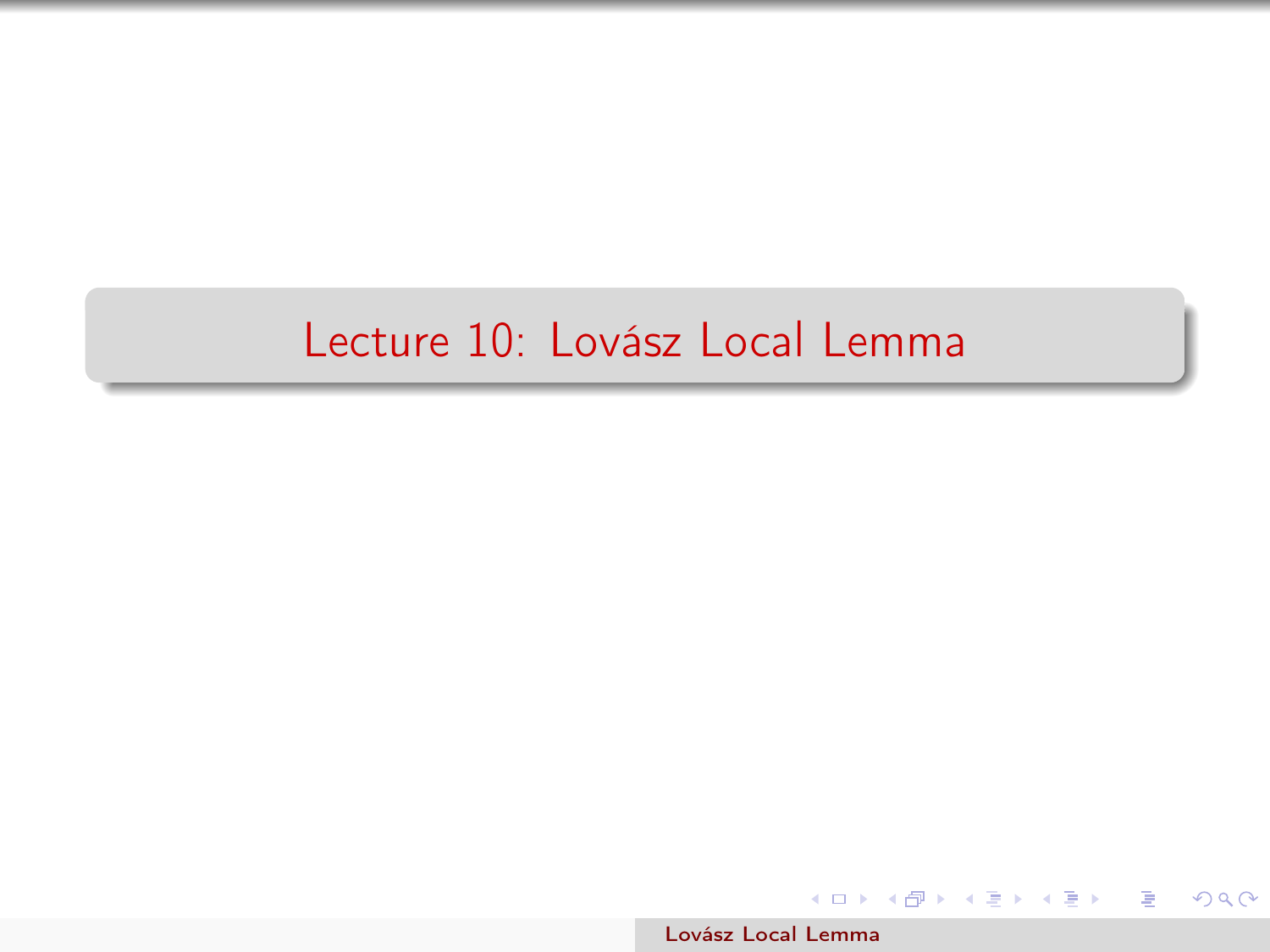## Introduction

- Let  $A_1, \ldots, A_n$  be indicator variables for bad events in an experiment
- Suppose  $\mathbb{P}[\mathbb{A}_i] \leqslant p$
- We want to avoid all the bad events
- If  $\mathbb{P} \left[ \neg \mathbb{A}_1 \land \cdots \land \neg \mathbb{A}_n \right] > 0$ , then there exists a way to avoid all the bad events simultaneously
- Suppose, the event  $\mathbb{A}_i$  is independent of all other events
- Then, it is easy to see that:

$$
\mathbb{P}[\neg \mathbb{A}_1 \ \wedge \ \cdots \ \wedge \ \neg \mathbb{A}_n] \geqslant (1-p)^n > 0
$$

Lovász Local Lemma will help us conclude the same even in presence of "limited independence"

イロト イ団 トイ 老 トイ 差 トー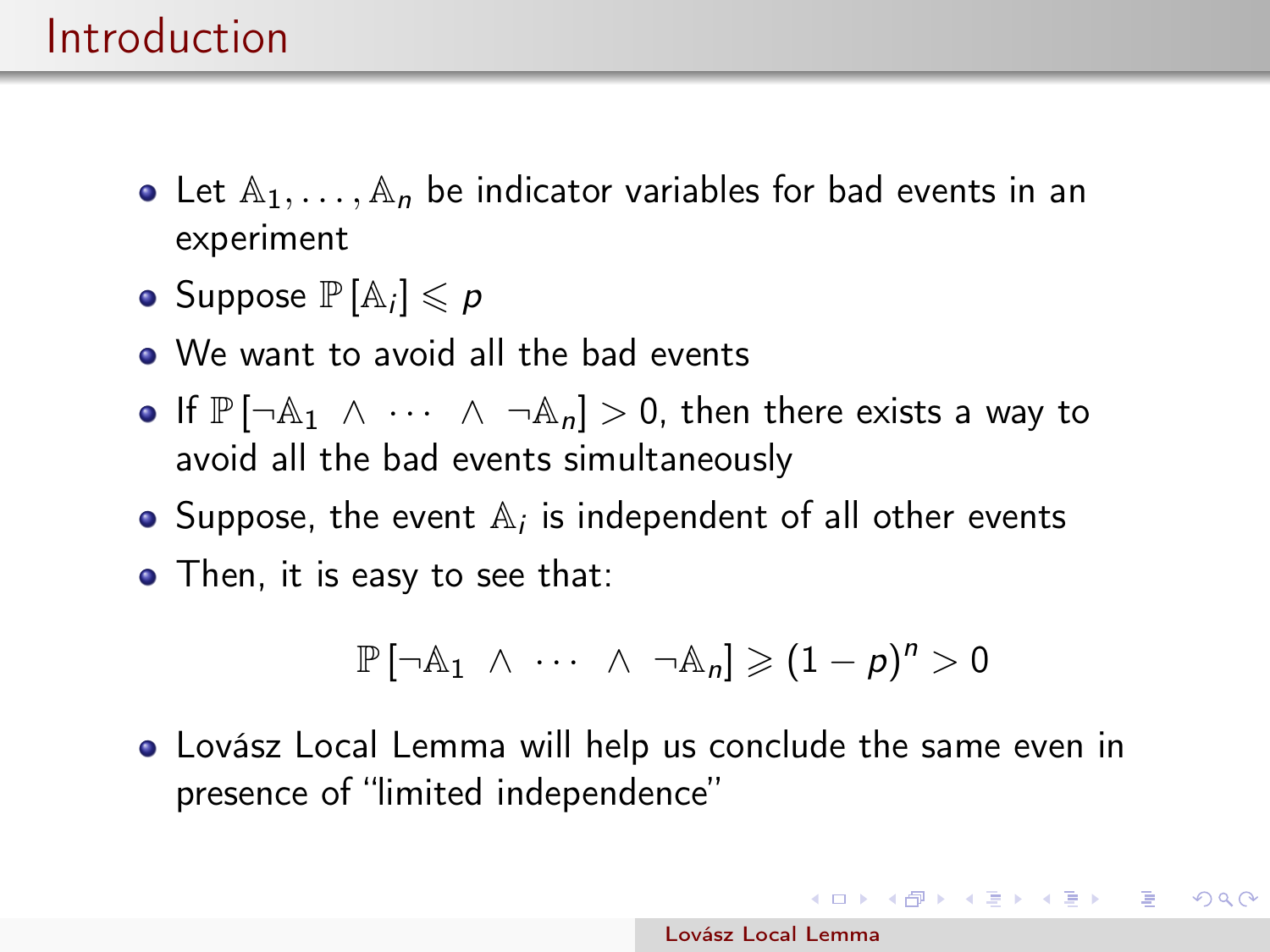#### Theorem (Lovász Local Lemma)

Let  $(A_1, \ldots, A_n)$  be a set of bad event. For each  $A_i$ , where  $i \in [n]$ , we have  $\mathbb{P}[\mathbb{A}_i] \leqslant p$  and each event  $\mathbb{A}_i$  depends on at most d other bad events. If  $ep(d + 1) \leq 1$ , then

$$
\mathbb{P}\left[\neg \mathbb{A}_{1} \;\wedge\; \cdots \;\wedge\; \neg \mathbb{A}_{n}\right] \geqslant \left(1-\frac{1}{d+1}\right)^{n} > 0
$$

The condition is also stated sometimes as  $4pd \leq 1$ , instead of  $ep(d+1) \leqslant 1$ .

 $A(\overline{B}) \rightarrow A(\overline{B}) \rightarrow A(\overline{B}) \rightarrow$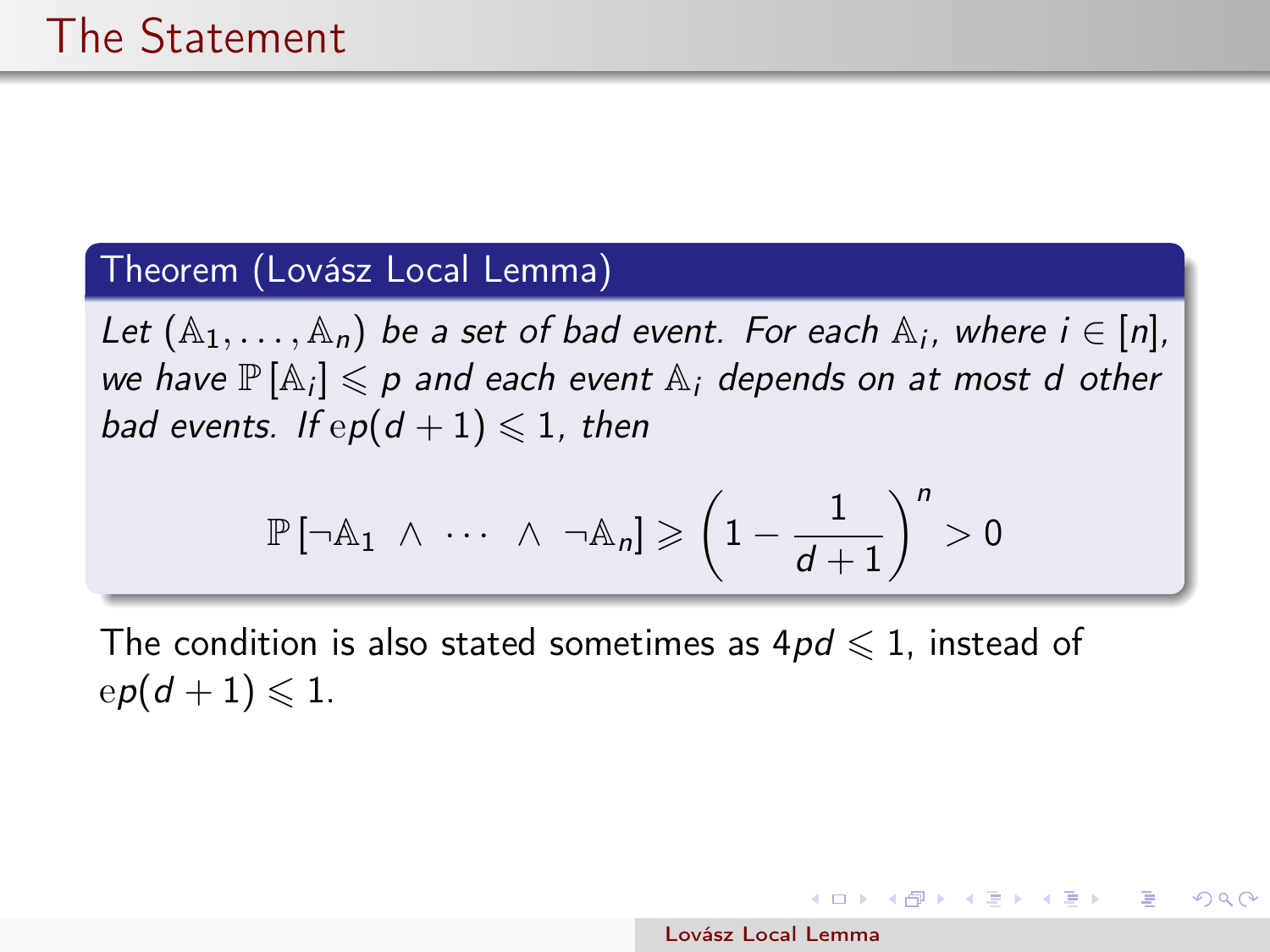# Application: *k*-SAT

- Let Φ be a k-SAT formula such that each variable occurs in at most  $2^{k-2}/k$  different clauses
- Experiment:  $X_i$  be an independent uniform random variable that assigns the variable  $x_i$  a value from {true, false}
- $\bullet$  Bad Event: For the *j*-th clause we have the bad event  $\mathbb{A}_i$  that is the indicator variable for the bad event: The  $i$ -th clause is not satisfied
- Probability of Bad Event: For any  $j$ , note that

$$
\mathbb{P}\left[\mathbb{A}_j\right] \leqslant \frac{1}{2^k},
$$

Because there is at most one assignment of variables to make the clause false.

 $\left\{ \begin{array}{ccc} \square & \times & \overline{c} & \overline{c} & \times \end{array} \right.$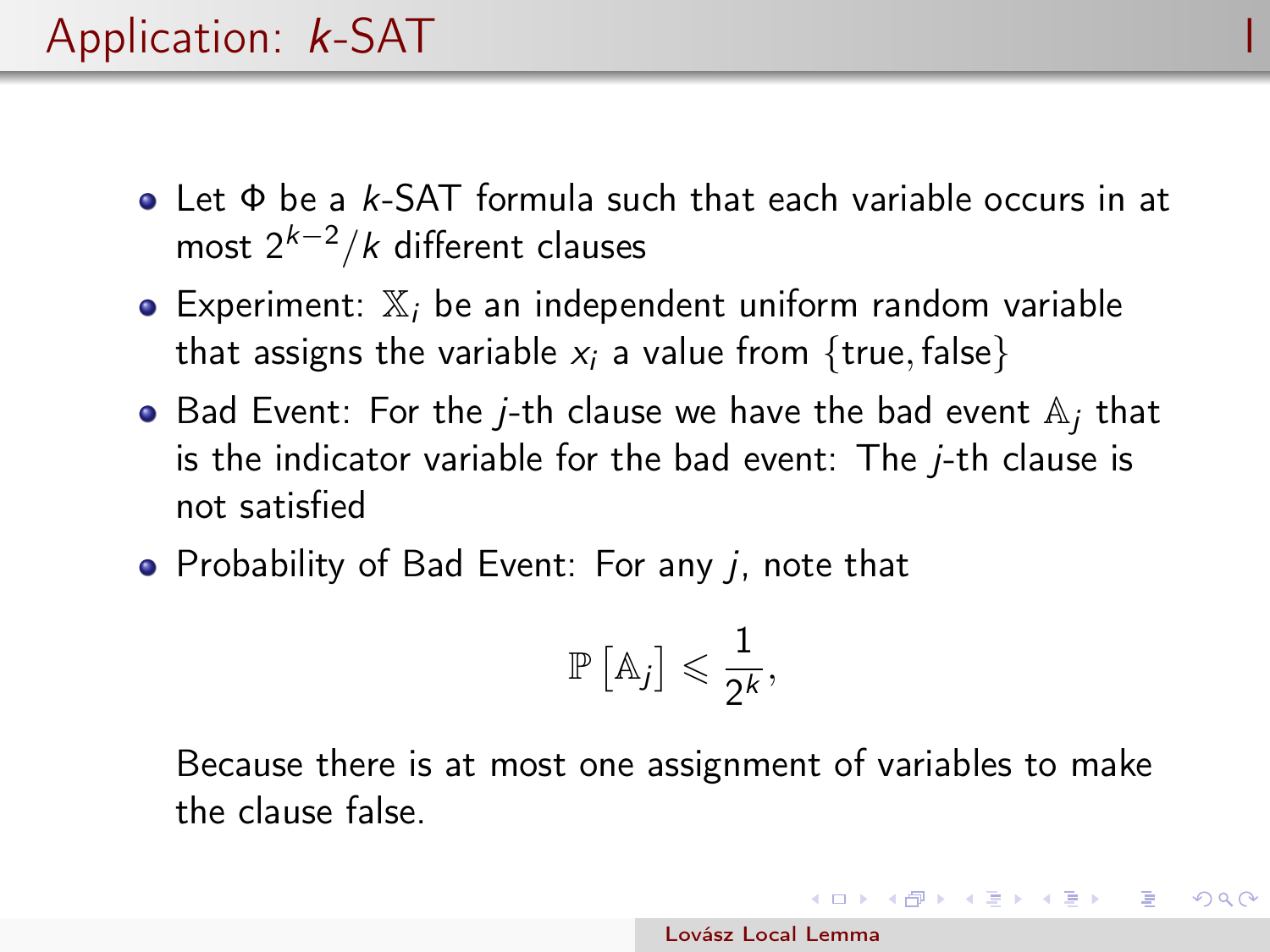- $\bullet$  Dependence: Note that the *j*-th clause has *k* literals, and each variable of the literal occurs in  $2^{k-2}/k$  different clauses. So, the clause  $\mathbb{A}_j$  can depend on at most  $d=2^{k-2}$  different bad events
- Conclusion: Note that  $4pd = 1$ , so Lovász Local Lemma implies that there exists an assignment that satisfies all the clauses in the formula simultaneously
- Observation: The probability p of each bad events does not depend on the overall problem instant size (i.e., the number of variables).

 $\left\{ \begin{array}{ccc} \square & \times & \overline{c} & \overline{c} & \times \end{array} \right.$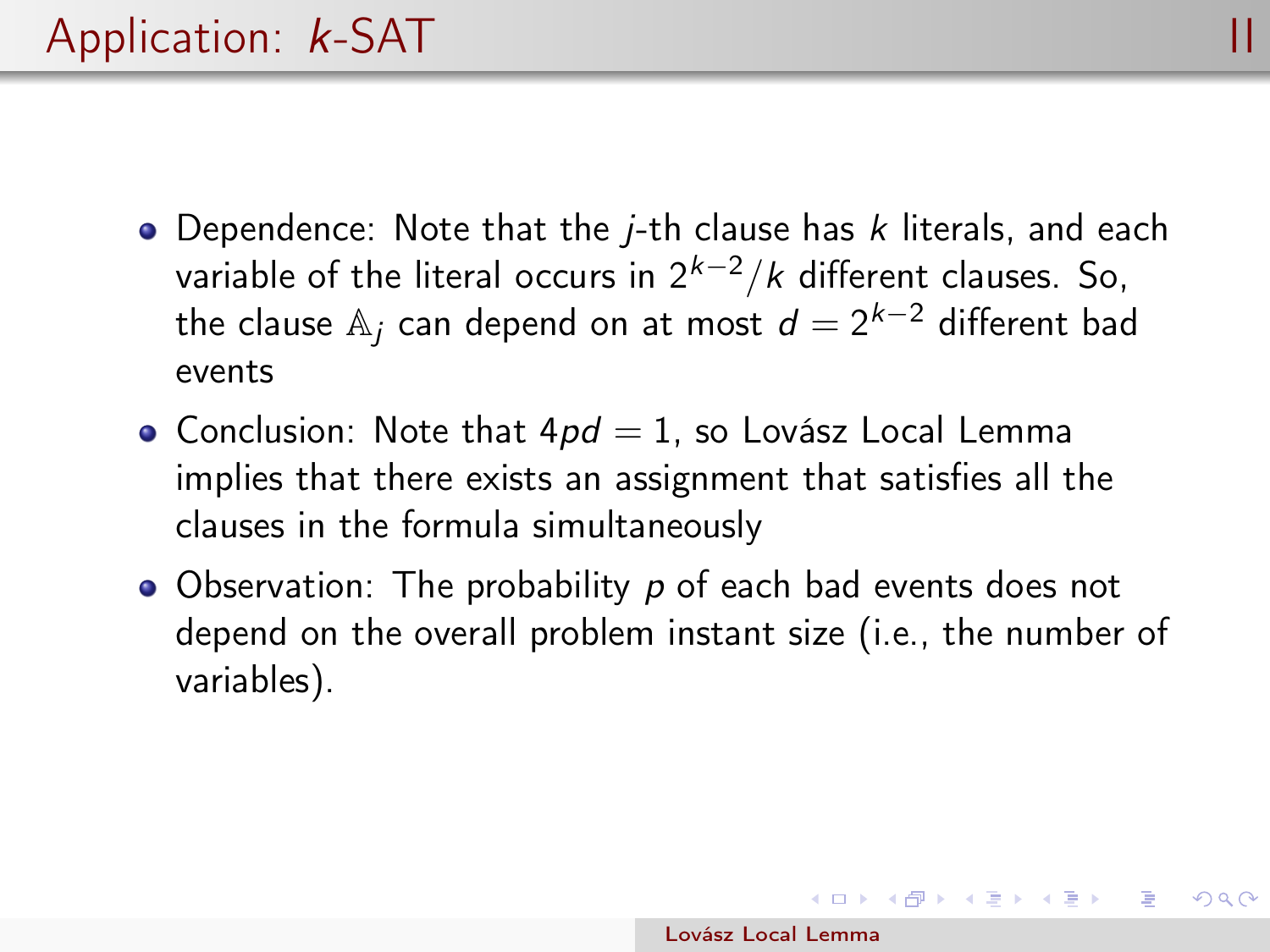- Let G be a graph with degree at most  $\Delta$
- Experiment:  $\mathbb{X}_{\nu}$  be the random variable that represents the color of the vertex v. Let  $\mathbb{X}_{\nu}$  be a independent and uniformly random over the set  $\{1, \ldots, C\}$
- $\bullet$  Bad Event: For every edge e, we have a bad event  $\mathbb{A}_{\epsilon}$  that is the indicator variable for both its vertices receiving identical color
- Probability of the Bad Event: Note that  $\mathbb{P}\left[\mathbb{A}_e\right]=\frac{1}{C}$
- Dependence: Note that the event  $A_{\epsilon}$  does not depend on any other event  $\mathbb{A}_{e'}$  if the edges do not share a vertex. So, the event  $A_e$  depends on at most 2( $\Delta - 1$ ) other bad events
- Conclusion: A valid coloring exists if  $4pd \leq 1$ , i.e.,  $C \geqslant 8(\Delta - 1)$

イロト イ団 ト イ毛 ト イ毛 トー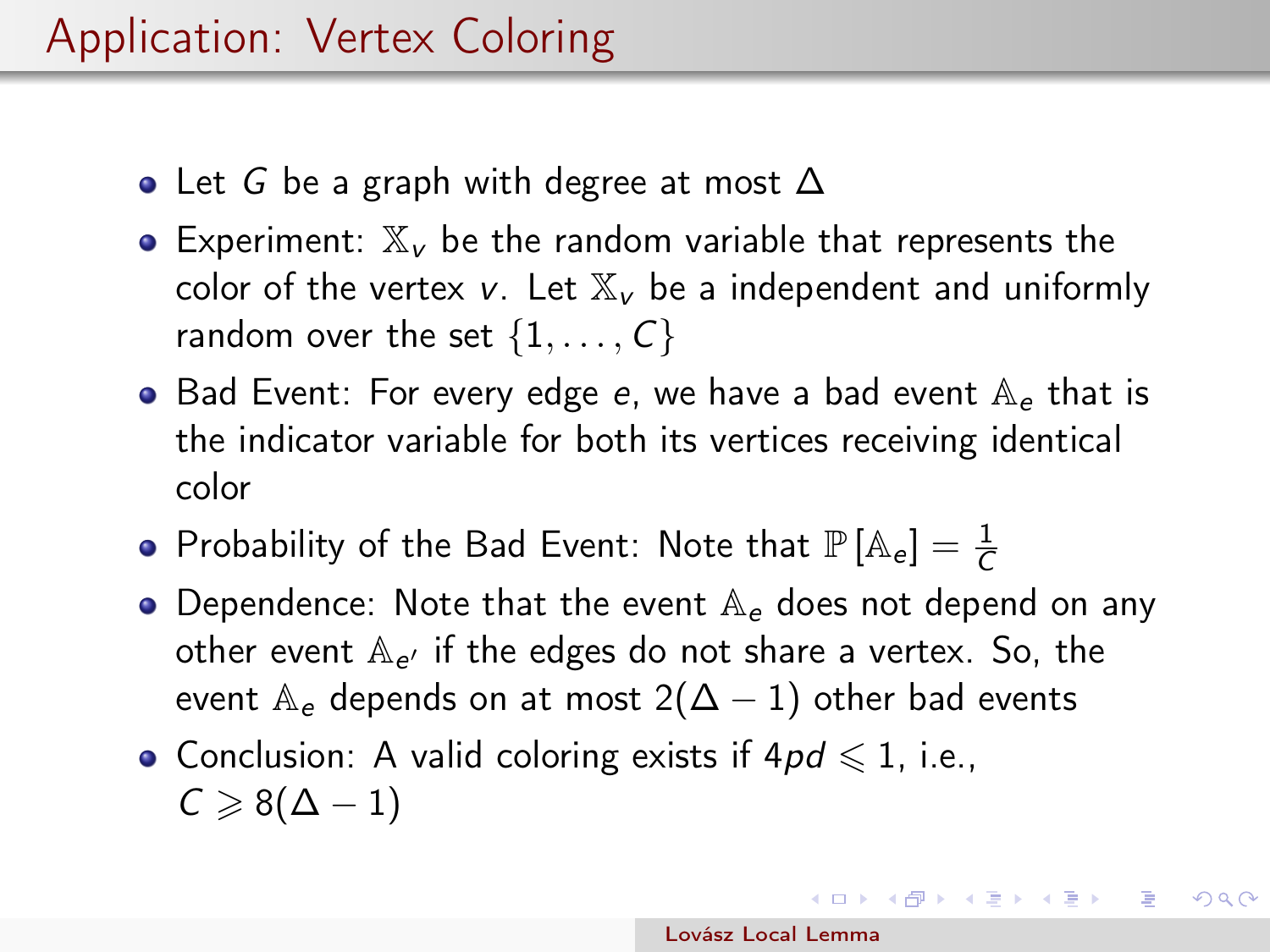# Application: Vertex Coloring (Bad Bound)

- Let G be a graph with degree at most  $\Delta$
- Experiment:  $\mathbb{X}_{\nu}$  be the random variable that represents the color of the vertex v. Let  $\mathbb{X}_{\nu}$  be a independent and uniformly random over the set  $\{1, \ldots, C\}$
- Bad Event: For every edge v, we have a bad event  $\mathbb{A}_{\mathsf{V}}$  that is the indicator variable for one of the neighbors of v receiving the same color as v
- **•** Probability of the Bad Event: Note that  $\mathbb{P}\left[\mathbb{A}_{\mathsf{v}}\right] \leqslant 1 - \left(1 - \frac{1}{C}\right)$  $\frac{1}{\overline{C}}\Big)^{\Delta}$
- Dependence: Note that the event  $A_V$  does not depend on any other event  $\mathbb{A}_{\nu'}$  if  $\{\nu\}\cup \mathcal{N}(\nu)$  does not intersect with  $\{v'\} \cup N(v')$ . So, the event  $\mathbb{A}_{e}$  depends on at most  $\Delta + \Delta(\Delta - 1) = \Delta^2$  other bad events
- Conclusion: A valid coloring exists if  $4pd \leq 1$ , i.e.,  $C \geq ??$ ?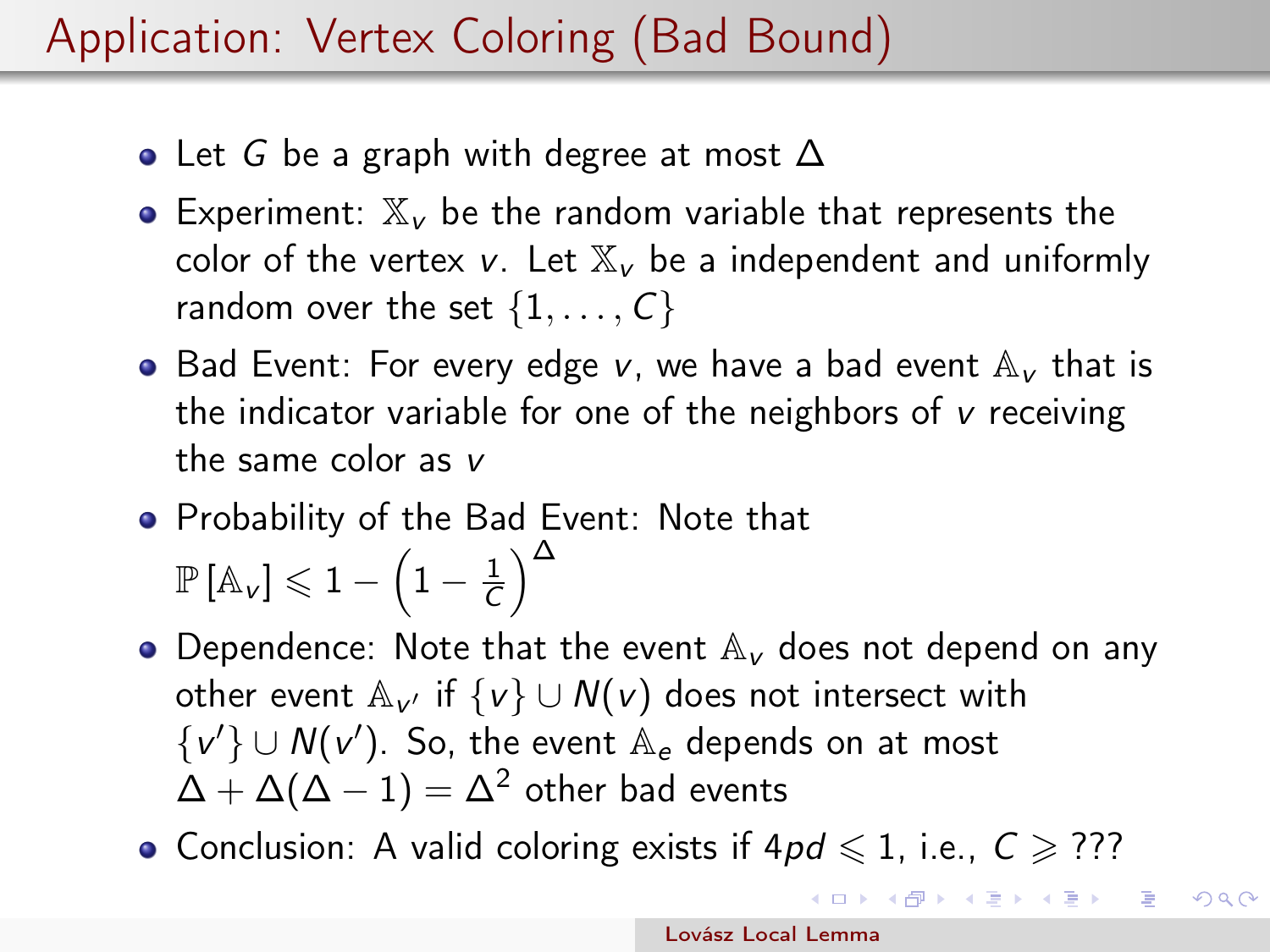### Claim

Let 
$$
S \subseteq \{1, \ldots, n\}
$$
, then we have:

$$
\mathbb{P}\left[\mathbb{A}_i \middle| \bigwedge_{k \in S} \neg \mathbb{A}_k\right] \leqslant \frac{1}{d+1}
$$

Assuming this claim, it is easy to prove the Lovász Local Lemma.

$$
\mathbb{P}\left[\bigwedge_{i=1}^{n} \neg \mathbb{A}_{i}\right] = \prod_{i=1}^{n} \mathbb{P}\left[\neg \mathbb{A}_{i} \middle| \bigwedge_{k < i} \neg \mathbb{A}_{k}\right]
$$
\n
$$
\geq \prod_{i=1}^{n} \left(1 - \frac{1}{d+1}\right) = \left(1 - \frac{1}{d+1}\right)^{n} > 0
$$

イロメ イ団メ イヨメ イヨメー

 $QQ$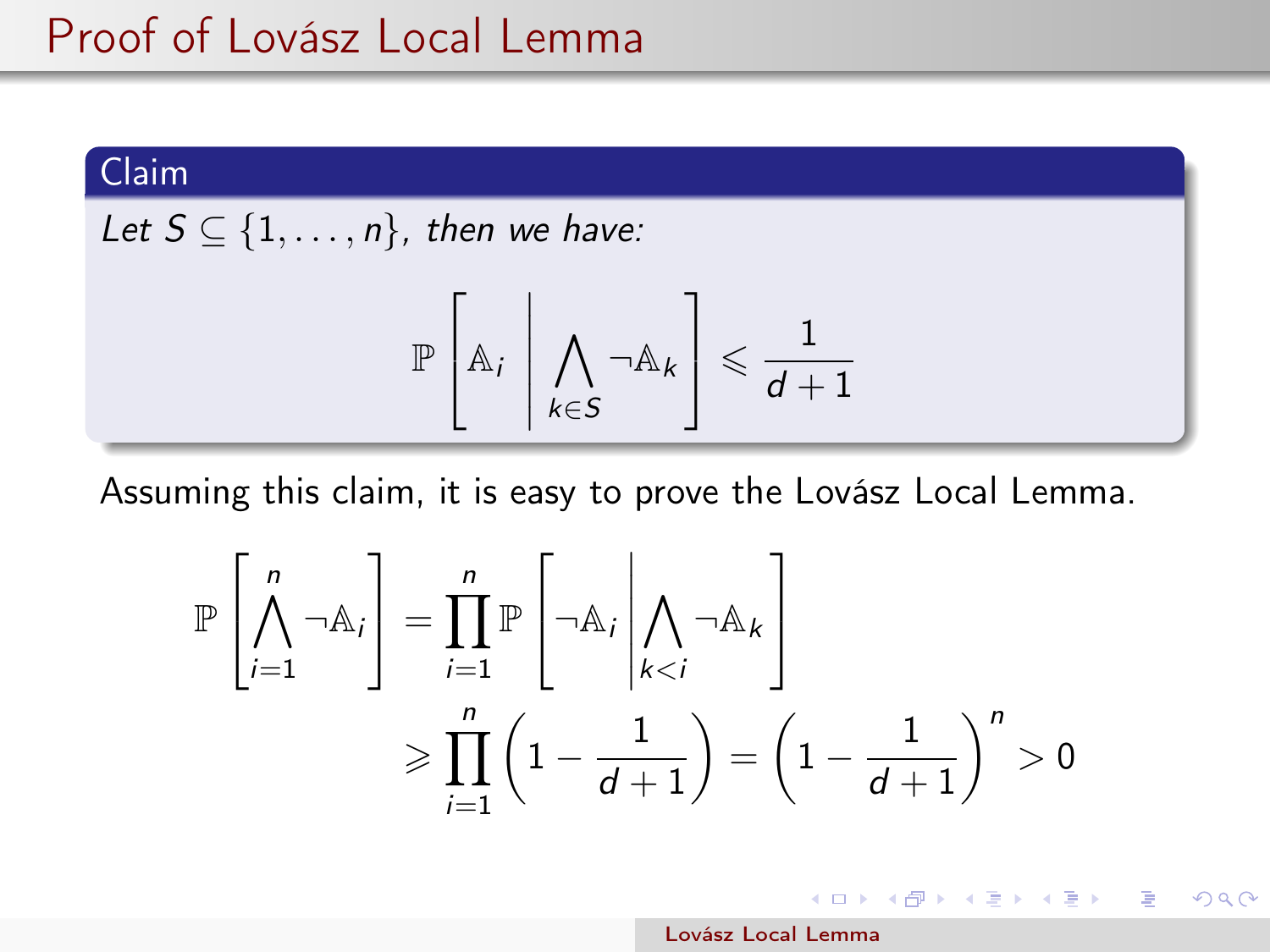## Proof of the Claim

- We will proceed by induction on  $|S|$
- Base Case: If  $|S| = 0$ , then the claim holds, because:

$$
\mathbb{P}\left[\mathbb{A}_i \,\middle\vert \, \bigwedge_{k \in S} \neg \mathbb{A}_k\right] = \mathbb{P}\left[\mathbb{A}_i\right] \leqslant p \leqslant \frac{1}{e(d+1)} \leqslant \frac{1}{d+1}
$$

• Assume that for all  $S |S| < t$ , the claim holds

- We will prove the claim for  $|S| = t$ . Suppose  $D_i$  be the set of all *j* such that the bad event  $A_i$  depends on the bad event  $A_i$
- **Easy Case.** Suppose  $S \cap D_i = \emptyset$ . This case is easy, because

$$
\mathbb{P}\left[\mathbb{A}_i \middle| \bigwedge_{k \in S} \neg \mathbb{A}_k\right] = \mathbb{P}\left[\mathbb{A}_i\right] \leqslant p \leqslant \frac{1}{e(d+1)} \leqslant \frac{1}{d+1}
$$

[Lovász Local Lemma](#page-0-0)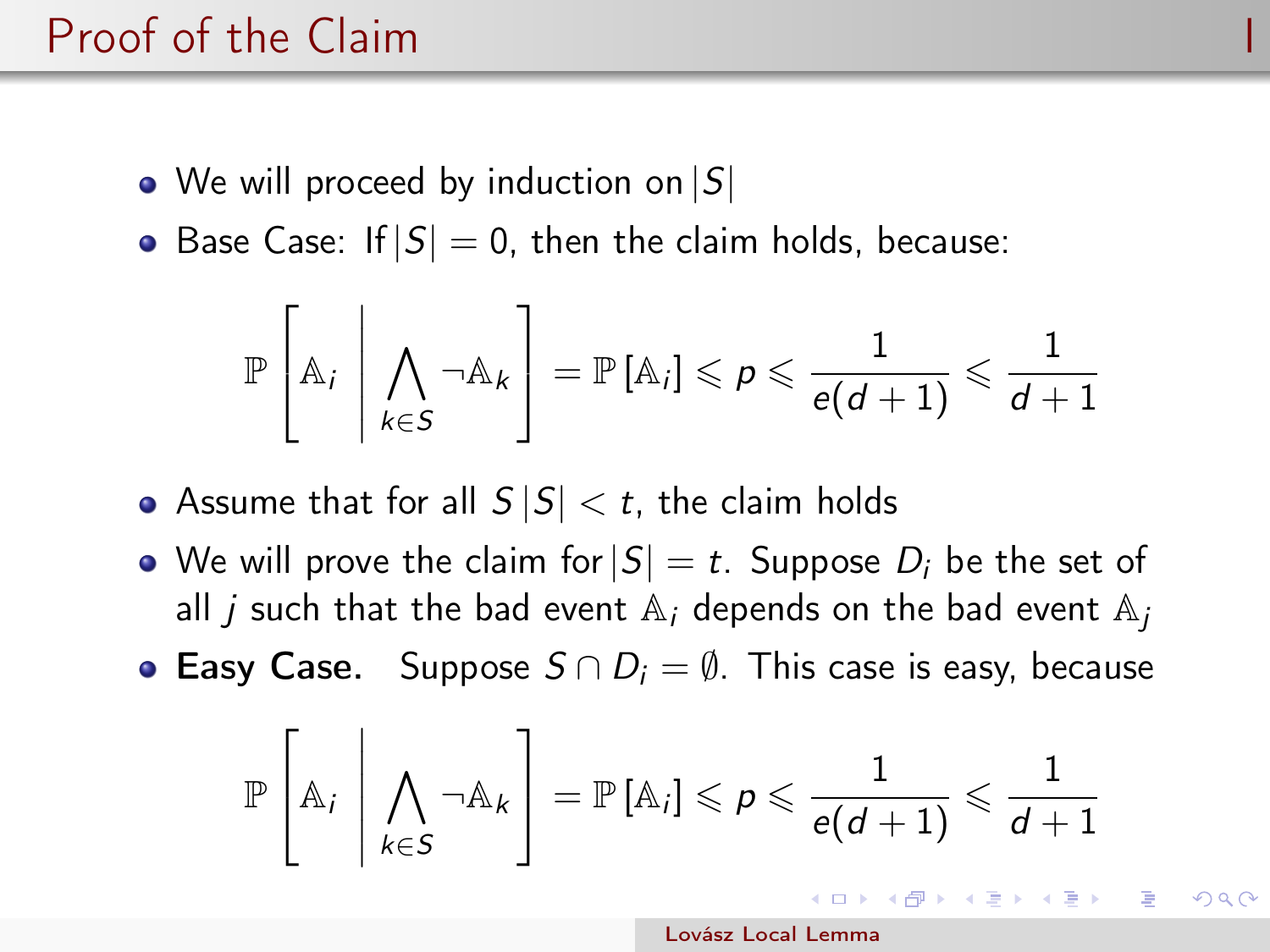### Proof of the Claim and III and III and III and III and III and III and III and III and III and III and III and III

• Remaining Case. Suppose  $S \cap D_i \neq \emptyset$ .

$$
\mathbb{P}\left[\mathbb{A}_{i}\middle|\bigwedge_{k\in S}\neg\mathbb{A}_{k}\right] = \mathbb{P}\left[\mathbb{A}_{i}\middle|\bigwedge_{k\in D_{i}}\neg\mathbb{A}_{k},\bigwedge_{k\in S\setminus D_{i}}\neg\mathbb{A}_{k}\right] \\
= \frac{\mathbb{P}\left[\mathbb{A}_{i},\bigwedge_{k\in D_{i}}\neg\mathbb{A}_{k}\middle|\bigwedge_{k\in S\setminus D_{i}}\neg\mathbb{A}_{k}\right]}{\mathbb{P}\left[\bigwedge_{k\in D_{i}}\neg\mathbb{A}_{k}\middle|\bigwedge_{k\in S\setminus D_{i}}\neg\mathbb{A}_{k}\right]} \\
\leq \frac{\mathbb{P}\left[\mathbb{A}_{i}\middle|\bigwedge_{k\in D_{i}}\neg\mathbb{A}_{k}\middle|\bigwedge_{k\in S\setminus D_{i}}\neg\mathbb{A}_{k}\right]}{\mathbb{P}\left[\bigwedge_{k\in D_{i}}\neg\mathbb{A}_{k}\middle|\bigwedge_{k\in S\setminus D_{i}}\neg\mathbb{A}_{k}\right]} \\
= \frac{\mathbb{P}\left[\mathbb{A}_{i}\middle|\bigwedge_{k\in D_{i}}\neg\mathbb{A}_{k}\middle|\bigwedge_{k\in S\setminus D_{i}}\neg\mathbb{A}_{k}\right]}{\mathbb{P}\left[\bigwedge_{k\in D_{i}}\neg\mathbb{A}_{k}\middle|\bigwedge_{k\in S\setminus D_{i}}\neg\mathbb{A}_{k}\right]}
$$

[Lovász Local Lemma](#page-0-0)

メロト メ都 トメ 重 トメ 差 トッ

E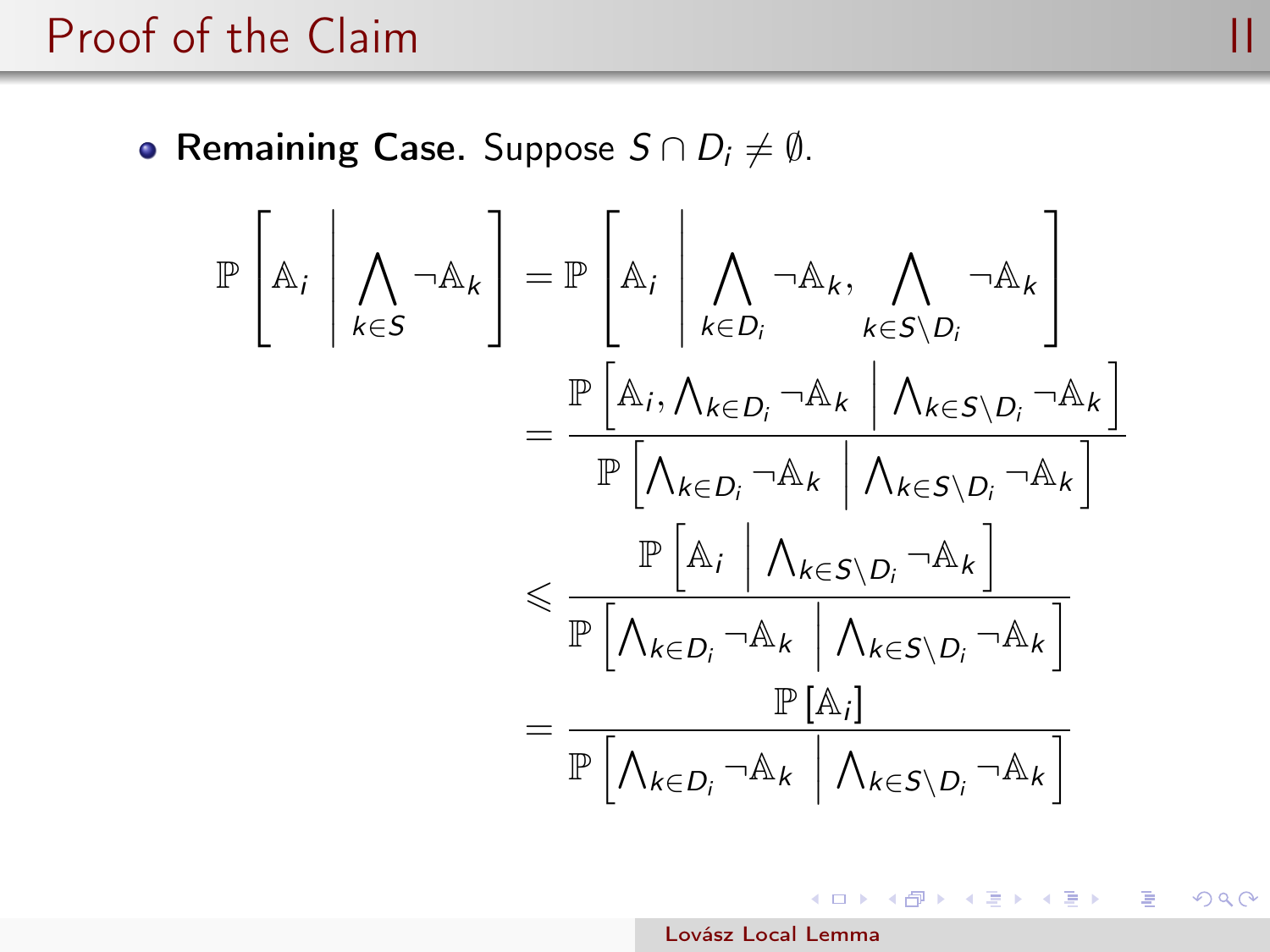### <span id="page-10-0"></span>Proof of the Claim **III**

 $2990$ 

- Suppose  $D_i = \{i_1, \ldots, i_z\}$
- Using chain rule, we can write the denominator

$$
\mathbb{P}\left[\bigwedge_{k\in D_i}\neg\mathbb{A}_k\;\left|\; \bigwedge_{k\in S\setminus D_i}\neg\mathbb{A}_k\right.\right]
$$

as follows

$$
\prod_{\ell=1}^z \mathbb{P}\left[\neg \mathbb{A}_{i_\ell} \; \left| \; \bigwedge_{k \in S \setminus D_i} \neg \mathbb{A}_k, \bigwedge_{k' \in \{i_1, \dots, i_{\ell-1}\}} \neg \mathbb{A}_{k'} \right. \right]
$$

イロト イ団 トメ 差 トメ 差 トー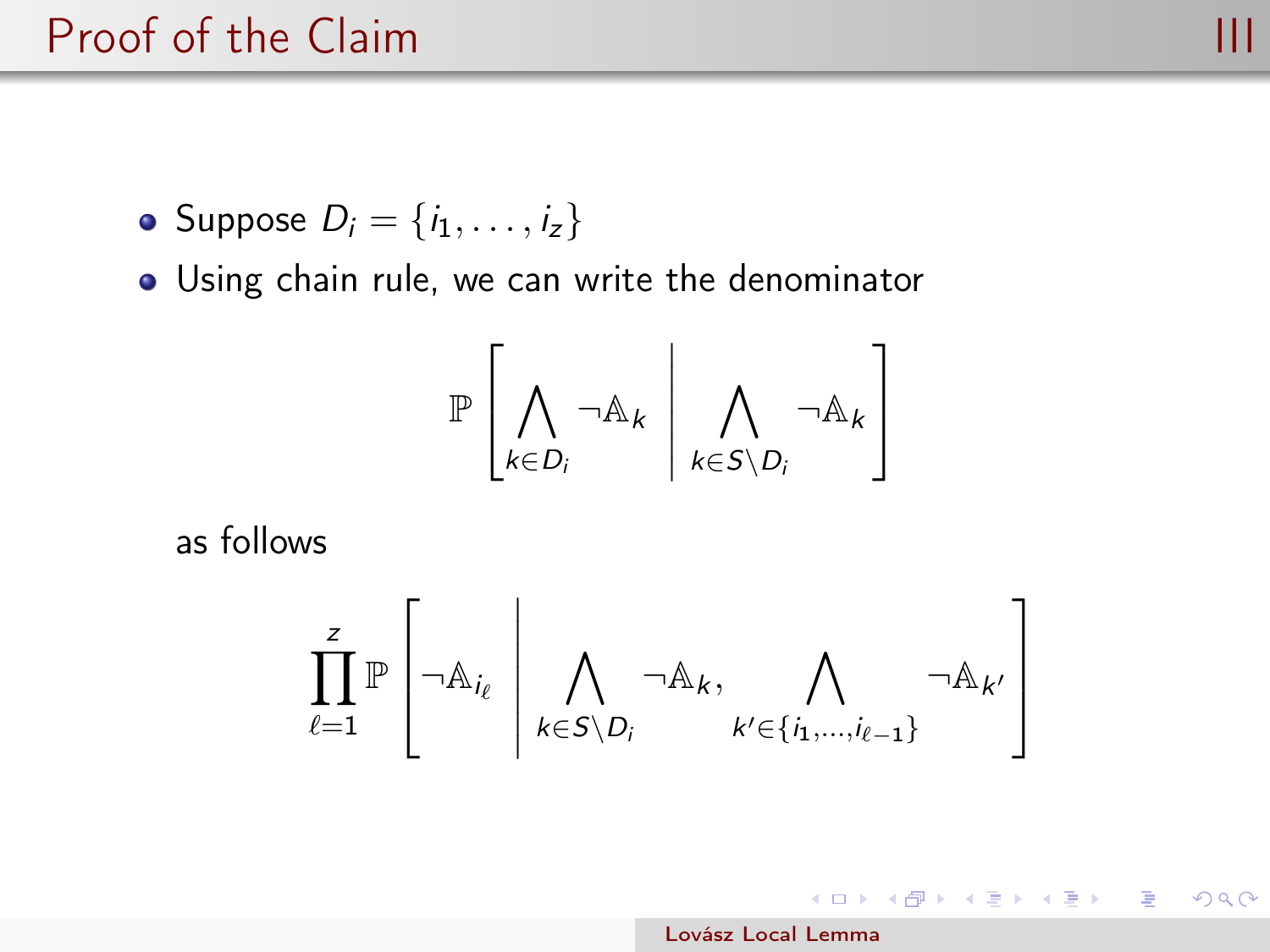## Proof of the Claim

• Note that each probability term is condition on  $lt$  t bad events. So, we can apply the induction hypothesis. We get

$$
\mathbb{P}\left[\bigwedge_{k\in D_i}\neg\mathbb{A}_k \middle| \bigwedge_{k\in S\setminus D_i}\neg\mathbb{A}_k\right] \geqslant \prod_{\ell=1}^z\left(1-\frac{1}{d+1}\right) \\ = \left(1-\frac{1}{d+1}\right)^z \geqslant \left(1-\frac{1}{d+1}\right)^d \\ \geqslant \frac{1}{e}
$$

• Now, let us return to our original expression

$$
\mathbb{P}\left[\mathbb{A}_{i}\middle|\bigwedge_{k\in S}\neg\mathbb{A}_{k}\right] \leq \frac{\mathbb{P}\left[\mathbb{A}_{i}\right]}{\mathbb{P}\left[\bigwedge_{k\in D_{i}}\neg\mathbb{A}_{k}\middle|\bigwedge_{k\in S\setminus D_{i}}\neg\mathbb{A}_{k}\right]}
$$

$$
\leq \mathbb{P}\left[\mathbb{A}_{i}\right] \leq \frac{1}{d+1} \longrightarrow \mathbb{P}\left[\mathbb{P}\left[\mathbb{A}_{i}\right] \leq \frac{1}{d+1} \longrightarrow \mathbb{P}\left[\mathbb{P}\left[\mathbb{P}\left[\mathbb{A}_{i}\right]\right] \leq \frac{1}{d+1} \longrightarrow \mathbb{P}\left[\mathbb{P}\left[\mathbb{P}\left[\mathbb{A}_{i}\right]\right]\right]
$$